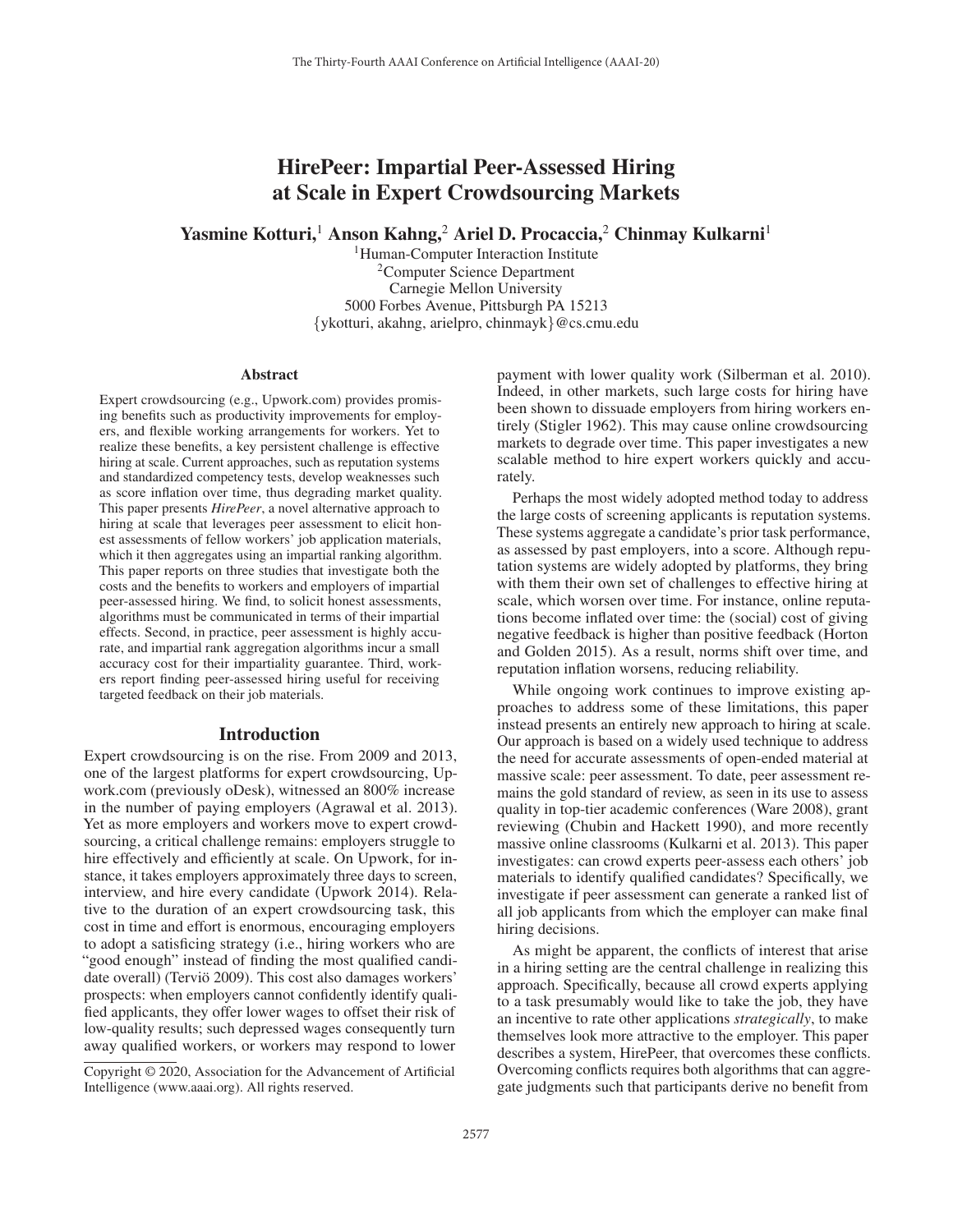strategic assessments (*impartial* algorithms), and a careful consideration of human-centered components of this process.

First, this paper investigates whether automatic impartial aggregation of worker assessments of open-ended work is necessary in real-world hiring settings with conflicts of interest. Our first study creates an environment within Amazon Mechanical Turk with conflicts of interest through carefully designed incentives. It then demonstrates the need for impartial algorithms, and the necessity of communicating the presence of such impartial algorithm to participants. We find an effective introduction does not need rely on explaining a complicated randomized algorithm, but rather on the psychology of choice. In a between-subjects randomized experiment  $(n = 170)$ , we find a *consequence explanation* results in the least amount of strategic behavior (Mazar, Amir, and Ariely 2008). On the other hand, we find communication based on a "policing" framing to be ineffective.

Second, this paper investigates HirePeer's real-world implications for employers. Importantly, we find peer assessment is feasible for hiring in expert crowdsourcing, with accuracies of more than 90% compared to non-conflicted expert judgments (such as those made by employers). We then examine the cost of impartial peer assessment by analyzing the accuracy of three impartial aggregation algorithms (Kahng et al. 2018) and find that, in practice, impartiality comes at a small price. In a between-subjects randomized experiment  $(n = 150)$ , we find impartial peer assessment, in a setting that utilizes the consequence explanation introduced in this paper, results in a 8% decrease in accuracy compared to peer assessment where impartiality is not guaranteed.

Finally, we explore worker-oriented implications of peerassessed hiring. Specifically we look at, if, and how, expert crowd workers might benefit from peer assessment and feedback. We conduct a case study to deploy HirePeer in a real-world expert crowd hiring setting, where crowd experts complete an open-ended, complex task. This case study suggests peer-assessed hiring benefits crowd experts by a) exposing them to how other applicants assembled resumés and applications, b) introducing them to new skills to develop in the future, and c) giving them targeted feedback on their job materials.

In short, this paper has three contributions. First, it introduces peer assessment as a new, scalable, and accurate approach to hiring in expert crowdsourcing marketplaces, instantiated in a system *HirePeer*. Second, through a real-world deployment of three impartial mechanisms, it quantifies the tradeoff between guaranteeing impartiality and accurate ranking. Third, it presents a brief exploration of how workers may benefit from peer-assessed hiring.



Figure 1: HirePeer's workflow of impartial peer-assessed hiring for expert crowdsourcing

### Related Work

This paper draws on three bodies of literature: a) existing interventions for large-scale hiring on online marketplaces, b) online peer assessment in education, and c) impartial mechanism design.

Platform-specific reputation systems are perhaps the most widely-adopted approach to facilitate hiring in expert crowdsourcing. Although reputation systems are intended to signal worker trustworthiness and facilitate transactions between strangers, they suffer from reputation inflation (Horton and Golden 2015) — eventually, employers almost always award high feedback scores to employees.

Peer review remains the gold standard for assessing open-ended materials, as evinced by its wide adoption in academia to judge paper submissions (Ware 2008) and by the NSF to review grants (Chubin and Hackett 1990). More recently, *online* peer assessment has been introduced in educational settings; in both massive online open courses (MOOCs) and in large physical classrooms, peer assessment has proved to be an effective way to scale accurate assessments of open-ended complex work (Chinn 2005; Venables and Summit 2003). However, applications of scalable online peer assessment outside of the classroom remain limited.

Realizing peer-assessed hiring requires careful consideration for how to effectively handle conflicts of interest at scale (all workers who apply to a task would like to be chosen for the task). Recently, Kahng et al. presented three impartial<sup>1</sup> algorithms (called NAIVE-BIPARTITE, COMMITTEE, and k-PARTITE) which aggregate pairwise comparisons to generate a ranked list (Kahng et al. 2018). While all three impartial mechanisms have strong theoretical guarantees, we explore their performance in a real-world setting.

### HirePeer: System Description

A requester using HirePeer posts her task to the labor platform (e.g., Upwork) as usual. However, instead of applying to the job directly, workers who are interested in the task are notified to apply to the task on the HirePeer website (see Figure 1). When applicants have completed their job application, they are then asked to review a machine-selected set of other applications. To reduce inadvertent biases in evaluation, reviewing is double-blind (Kulkarni et al. 2013). Before workers start reviewing, they are notified their assessments will be aggregated with an impartial mechanism.

Because prior work shows pairwise comparisons encourage attention to non-superficial features and lead to more accurate assessment (Cambre, Klemmer, and Kulkarni 2018), workers conduct pairwise comparisons of peers' anonymized job materials. An expert-generated rubric for the specific task type guides evaluation—our current system has rubrics for web design and data visualization. The rubric contains a) domain-specific criteria, b) more general criteria that are important in an expert crowdsourcing context like communication and timeliness of task completion, and c) qualitative textual feedback on job materials. An expert rubric allows us

<sup>&</sup>lt;sup>1</sup>A ranking mechanism is *impartial* if no participant can affect her position in the final ranking (Kahng et al. 2018).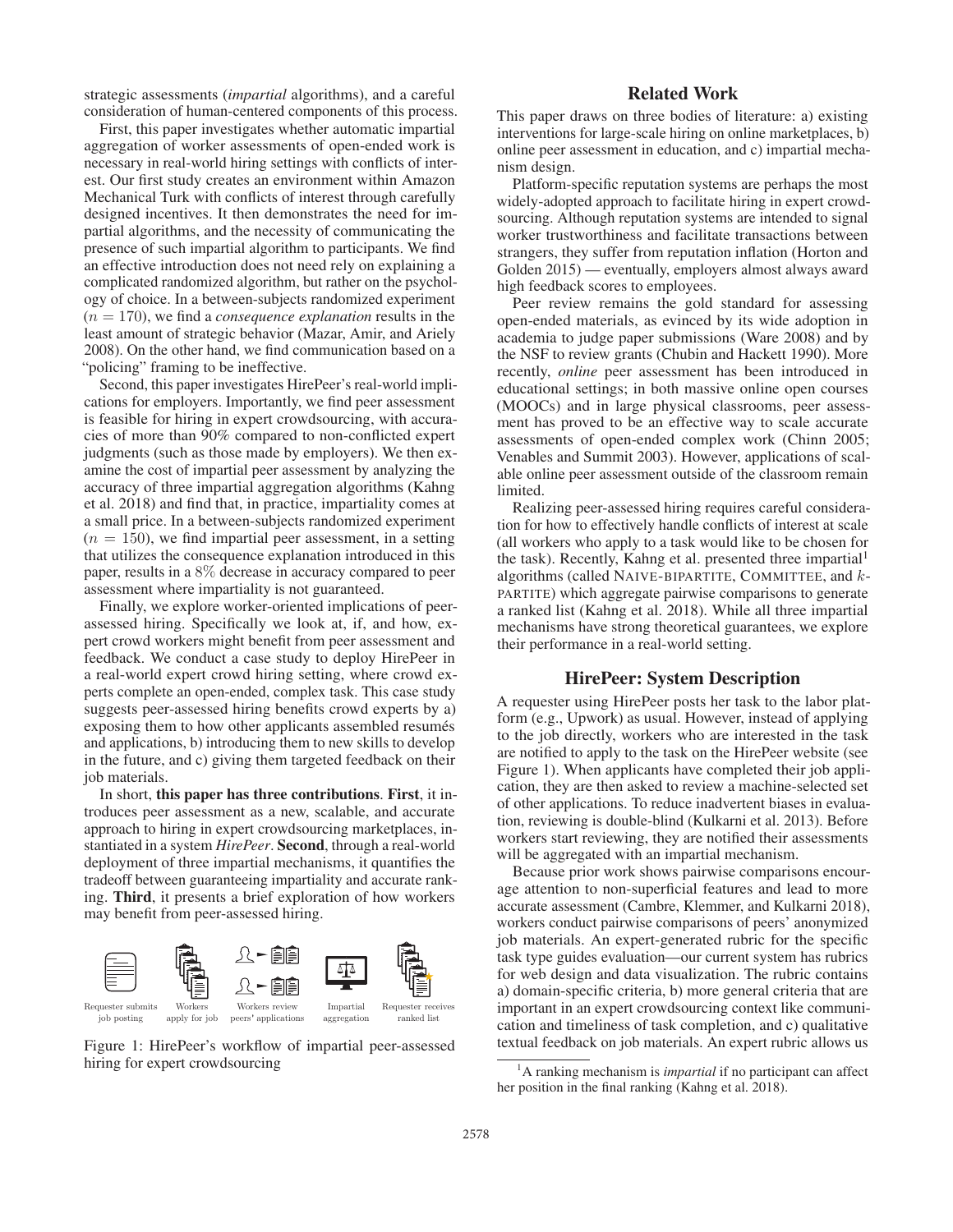to collect accurate assessments from both novice and expert workers (Brookhart 2013). Feedback on application materials is later shown to both the task requester and to the applicant.

Once peer assessments have been collected, they are aggregated by the impartial mechanism. Importantly, our mechanisms aggregate assessments into a ranked list (rather than merely choosing a subset of qualified candidates). Armed with this ranked list and the qualitative feedback on each application, the requester can hire the best suited applicant on the crowdsourcing platform.

## Study 1: Is an Impartial Algorithm Necessary? What Should Participants Be Told?

While there have been many theoretical papers on the design of impartial algorithms (de Clippel, Moulin, and Tideman 2008; Kahng et al. 2018), little work has been done on effectively communicating the presence of impartial algorithms to users. Such an introduction is not only important given increased calls for algorithmic transparency across the community, but also because participants may behave strategically (i.e., attempt to boost their own position) if they do not realize their assessments are aggregated impartially.

If participants behave non-strategically in general, then it may be unnecessary to communicate the impartial mechanism at all (in fact, the mechanism itself may be unnecessary except to thwart the occasional strategic behavior). But if participants engage in strategic behavior, it is important to investigate:

Research Question 1: For accurate assessments, should the presence of an impartial algorithm be communicated to participants?

If strategic behavior is commonplace, then communicating an impartial mechanism may discourage it if participants believe that strategic behavior has no benefit to them. It is likely that different ways of communicating impartial mechanisms may differ in their effectiveness at discouraging strategic behavior; so our study also investigates:

Research Question 2: Which framing of impartial algorithms best discourages strategic participant behavior?

Changing behavior without technical explanations If impartial mechanisms are to be deployed widely to nonexperts, it would be desirable for explanations to not rely on mathematical understanding. We consider two ways of doing so: a) by describing consequences, and b) by leveraging psychological theories of choice to nudge behavior. In particular, we leverage the effects of different "framings," or methods to describe the same situation, that emphasize different attributes. Different framings of game-theoretic tasks result in drastically different outcomes: Tversky and Kahneman found basic tenets of rational behavior can be violated with simple word changes in task instructions (Tversky and Kahneman 1981). These results were later corroborated in diverse, real-world applications on Amazon Mechanical Turk (Paolacci, Chandler, and Ipeirotis 2010). Thus, we investigate whether using a framing approach is even more beneficial than describing potential consequences, as it not only it does not require participants to have knowledge of

algorithms or mathematics, but also it relies on fundamental and systematic human biases.

Three ways to communicate impartiality We consider three different ways to communicate impartiality. First, we consider a *consequential* explanation. To discourage strategic behavior, we describe the consequences of using an impartial algorithm: "The ranking you generate will not affect the final aggregated ranking of your item as we use an impartial algorithm." Note that prior work suggests that such an approach may not completely prevent strategic behavior, but may reduce it. For example, Mazar et al. suggest that when consequences of "dishonest" (i.e., strategic) actions are well-known, such as while claiming exaggerated income tax exemptions, people only behave dishonestly to a small extent, as doing so allows them to preserve their positive self-image (Mazar, Amir, and Ariely 2008).

We also consider two framing-based approaches. First, we consider a *policing* approach, which is the most common technique in the related literature (Bryan, Adams, and Monin 2013). Participants in this condition were told, "To prevent you from cheating, we implemented an impartial algorithm." Second, we consider an *responsibility externalization* framing, based on Greenwald's theory of the totalitarian ego, specifically *beneffectance* (Greenwald 1980). This theory suggests while people perceive themselves to be responsible for desired outcomes (such as performing a kind act), but responsibility for undesired outcomes is externalized to others (e.g., traffic leading to aggressive driving). As such, this theory suggests participants see themselves to be honest, but may be concerned that others may behave strategically. Participants in this setting were told, "For your protection, we prevent other workers from cheating using an impartial algorithm."

Participants and experimental setup We conducted a between-subjects randomized experiment in early 2017 on Amazon Mechanical Turk (AMT) to test which of three communications of an impartial mechanism minimized strategic behavior compared to our control condition ( $n = 170$ ). We used AMT as an experimental setting for two reasons: first, it can be challenging to discern strategic behavior from low quality work on AMT (Ipeirotis, Provost, and Wang 2010), providing a rich experimental setting to evaluate decision making; second, AMT is a representative sample of a typical online labor market, and has been shown to be a reliable environment for behavioral studies (Mason and Suri 2012).

Participants were randomly assigned to one of four between-subjects conditions. The control condition made no mention of an impartial mechanism, and instead simply reminded participants to read instructions carefully (this has been shown in previous crowd work to have no effect). The other three conditions described the algorithm as above (with consequences, policing, or responsibility externalization). We displayed each in a reminder (in bold) at the bottom of the task instructions on AMT, depending on which condition a participant was randomly assigned. We also included this reminder a second time, immediately before the task.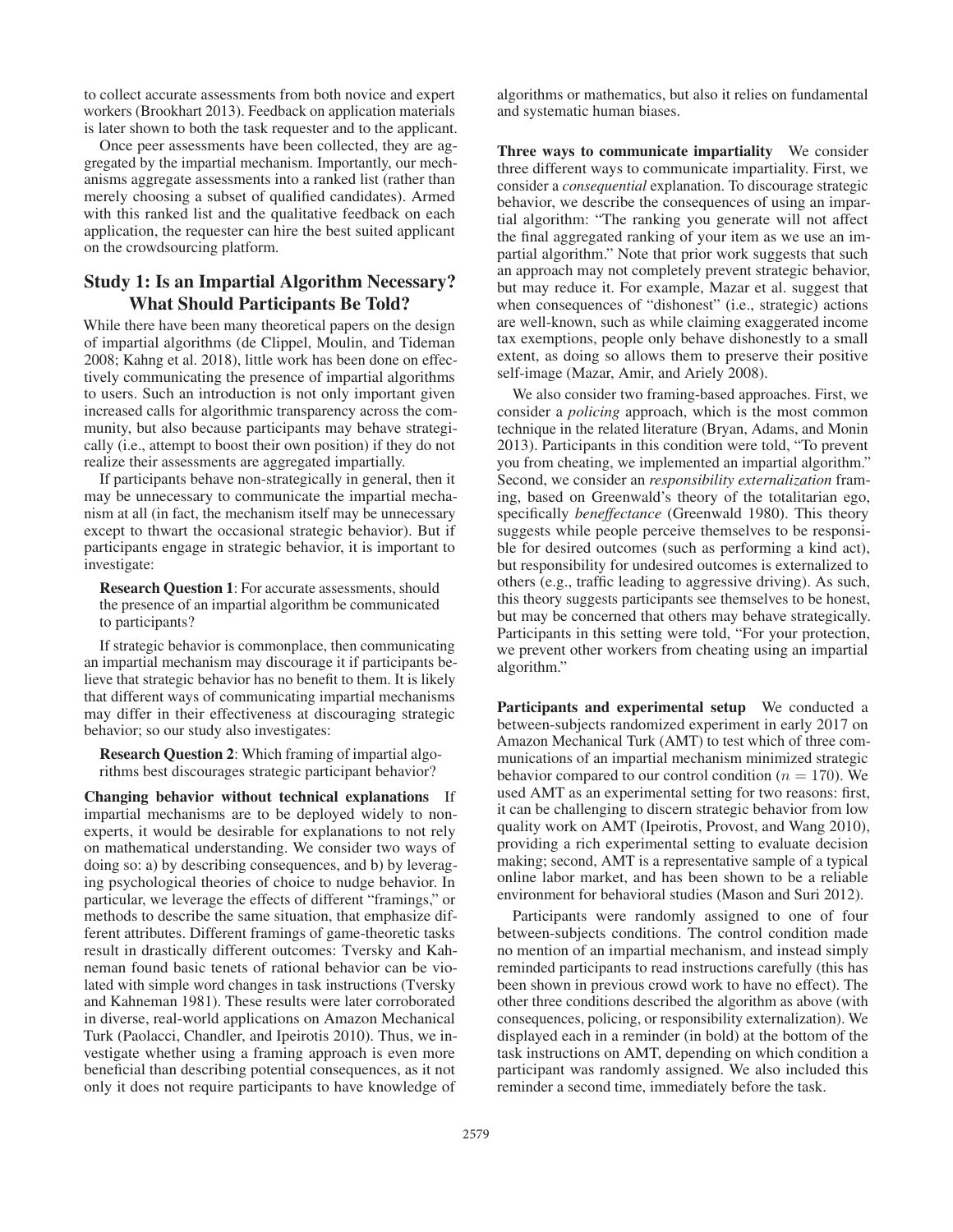Task structure and strategic behavior The experiment used a simple task with known ground truth, to simplify evaluation, while still leaving room for well-defined strategic behavior.

Task We collected eight product reviews from Amazon for the bestselling mobile phone when this study was conducted: the Samsung Galaxy. The reviews were collected to have large differences in quality (the numbers of up-votes for the reviews differed by orders of magnitude). We then introduced typos into each review. Unbeknownst to the participants, all participants edited the same review across all conditions, which was at position #6 in ground-truth (where product review #8 was lowest in quality).

Participants were first asked to proof-read these reviews, and fix typos. Each participant then ranked eight product reviews from the Amazon product page (i.e., without introduced typos), and their edited review, in terms of quality. The product reviews, including their own, were presented to participants in order of true quality, measured by the number of up-votes on Amazon. The task took at most 15 minutes, and participants were paid \$10 USD per hour (before bonuses, described below).

Incentives for strategic behavior Participants were notified the rankings provided by all study participants would be aggregated (similar to peer-assessed hiring), and they would receive a bonus if their review landed in one of the top five positions in the aggregated ranking (a similar incentive structure to peer-assessed hiring). Specifically, the bonus structure was \$5 USD if their review landed in position 1, \$4 USD for position 2, and so on, and bonuses were awarded as promised. Because most workers in AMT's labor pool participate to earn money, this task's incentive structure aligns with participant motivations, and is therefore an ecologically valid way to create a similar incentive structure to peer-assessed hiring (Ipeirotis, Provost, and Wang 2010). Each participant edited the same review, compared it to the the same ground truth ranking of reviews, and had the same incentive to manipulate their report.

This incentive structure also allows for only one kind of strategic behavior: exaggerating the ranking for the edited review, by placing it above position #6. It also allows for a measure of strategic behavior: how much higher than position #6 they placed their review (as reviews differed in quality by orders of magnitude).

Comparison to peer-assessed hiring This task design has critical similarities to hiring. First, ranking edited reviews is similar to ranking job materials, e.g., resumes; and the ranking is similarly subjective, allowing for strategic interpretation. Similarly, there is a strong incentive to rank oneself higher.

The task differs from peer-assessed hiring in that participants are only comparing one artifact, instead of the multiple used in hiring, such as resumes, work experience, etc. Such a comparison would be even more subjective, but allows for similar strategic behavior. Second, our task has bonuses for even small strategic behaviors. The hiring scenario would be more analogous to having a very large bonus for position #1 (i.e., being hired), and vanishing bonuses for other positions. Our task design is necessary because we seek to measure the degree of strategic behavior.

Result: Need for introduction of impartial algorithm Participants spent a median duration of 9.5 minutes to complete this task. In the control condition, participants had a significantly lower average rank (mean  $= 4.2$ , ground truth  $= 6$ ,  $F(1, 166) = 15.3, p < 0.001$ ). In other words, control participants exaggerated their assessment by 30%, suggesting an impartial algorithm (and its effective communication) are necessary.

Result: Consequence explanation most effective As shown in Figure 2, participants exposed to the consequence explanation exaggerated the ranking of their product review an average of  $10\%$  ( $p < 0.01$ ), far less than the total possible, and lower than both the control and other framing-based explanations. This is similar to the results of Mazar et al., where participants engaged only in limited strategic behavior when consequences were known (Mazar, Amir, and Ariely 2008).

# Study 2: Is Peer Assessment for Hiring Accurate? What is the Price for Guaranteeing Impartiality in Practice?

Study 1 demonstrated the need to communicate an impartial framing, and an effective way to do so. Study 2 investigates the real-world performance of impartial ranking. Impartial rank-aggregation methods guarantee their outcomes are resilient to strategic assessments (i.e., artificially inflating a worker's own position), but in theory, impartiality comes at a cost to accuracy (Kahng et al. 2018). This is because an impartial aggregation algorithm, by design, ignores some information (for instance, NAIVE-BIPARTITE disregards 75% of comparisons in expectation to ensure impartiality).

In practice, the effect on overall accuracy is context dependent. On the one hand, the final ranking may be more accurate if participants report more accurate assessments (because manipulation is no longer beneficial). However, if the strategic manipulation without such a mechanism is small enough, the loss of information during aggregation may result in lower real-world accuracy. Furthermore, if participant outcomes are not dependent on their own assessments, some participants may put in less effort in creating accurate assessments.

In this study, we investigate:

Research Question 3: Does peer assessment result in more accurate ranking of applicants in an expert hiring

| Coefficients          |        | F      | p-value   |
|-----------------------|--------|--------|-----------|
| Intercept (control)   | 4.2667 | 15.336 | $<$ 2e-16 |
| Police                | 0.1083 | 0.267  | 0.78971   |
| Responsibility Exter- | 0.7333 | 1.783  | 0.07630   |
| nalization            |        |        |           |
| Consequence           | 1.2333 | 3.216  | 0.00156   |

Table 1: From Study 1, consequence description leads to the least amount of strategic behavior.  $\beta$  coefficients are the average difference in rank from control condition (positive is less strategic behavior).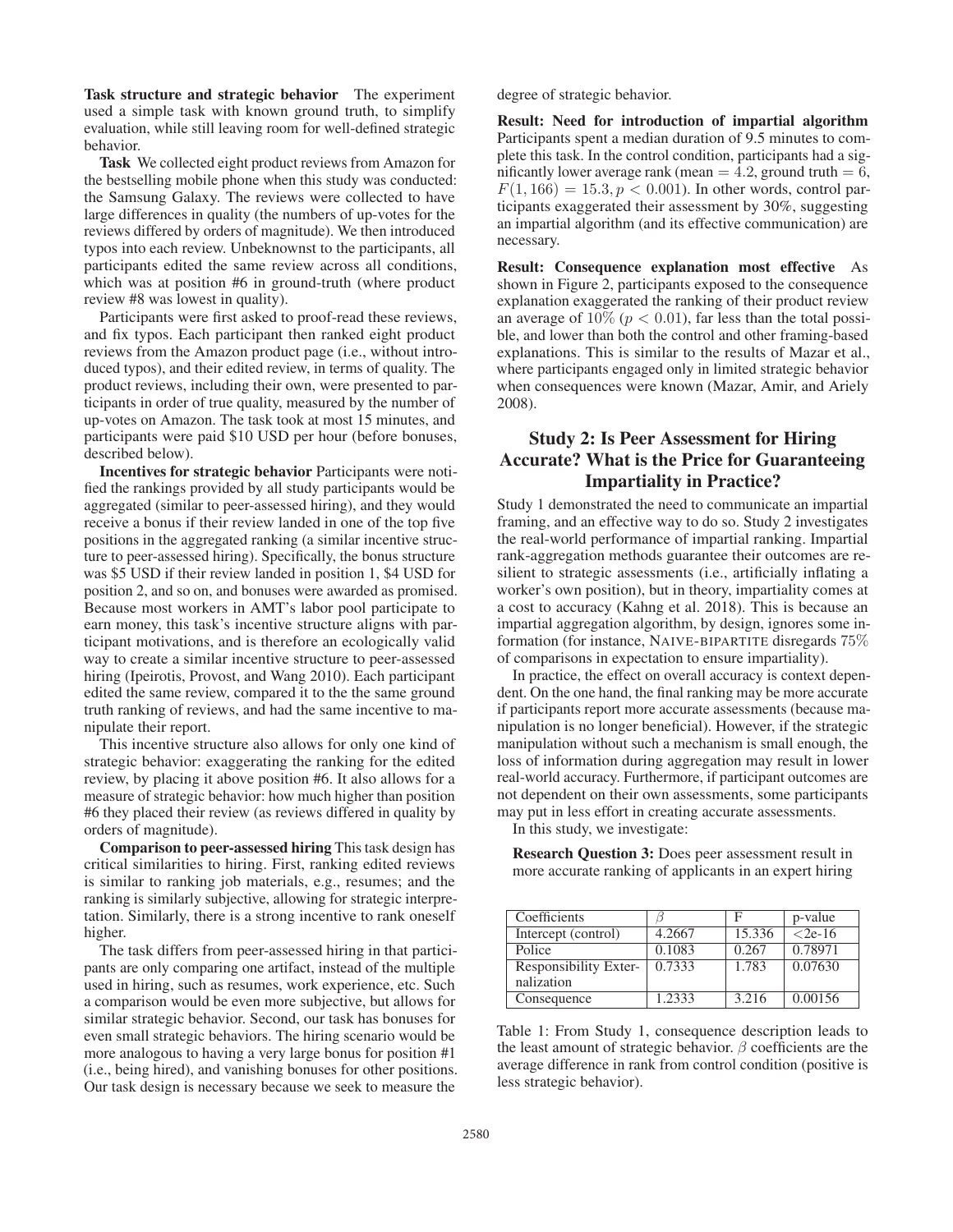

Figure 2: From Study 1, histogram of review placement for each framing condition; x: position, y: frequency. A skew to the right suggests less strategic behavior. Consequence explanation resulted in the least strategic behavior.

setting?

Research Question 4: What is the net cost in accuracy for impartial guarantees of ranked aggregation?

Participants and recruitment We conducted a twocondition between-subjects experiment on AMT with 50 participants per condition in early 2017. Workers who had previously taken part in our studies were not allowed to participate. This study was conducted on AMT because the platform allowed us to readily hire a large number of workers, as required for our experimental design below.

Task structure Study 1 used a simplified task structure to make strategic behavior readily apparent. This study uses our HirePeer system introduced before, and asks for multiple paired-comparisons, instead of a ranking task.

Since multiple comparisons can be composed into a (partial) ranking, the two tasks are similar in the strategic behavior they support. However, we acknowledge that participants may not see as readily how best to behave strategically while comparing two artifacts created by peers.

To simulate the hiring scenario, we wanted a "job" that most AMT workers would believe they were qualified for, and had subjective selection criteria but did not require specific domain skills. Furthermore, because AMT is a micro-task market where workers are not looking for long-term employment, we wanted tasks that did not require workers to commit to long-term work, yet offered a significant monetary reward.

Therefore, our task asks crowd-workers to write feedback to newcomers to AMT. This is a task that is subjective, does not require specialized domain skills, and is something expert AMT workers might believe they are qualified for. To ensure participants felt they were qualified, participants were required to have a Master's Qualification on AMT: an indication of consistently high quality performance and familiarity with AMT. Along with potential bonuses, the task paid up to \$20, which is a significant monetary reward on the platform.

Task design Participants were first asked to write several paragraphs of advice for AMT newcomers. The task instructions stated, "In your advice paragraphs, share tips on how to be successful, mistakes you made that you recommend they avoid, and other information you think a new Turker would find helpful."

Then, they assessed a randomly selected subset of other peers' work (i.e., their peers' advice). Concretely, at most

four hours after the first phase, participants completed 50 randomly-generated pairwise comparisons among pieces of advice written by peers in the same condition, deciding which piece of advice in each comparison was higher quality; quality was defined as more actionable and specific. Repeated pairwise comparisons were permitted (and outputs were used for quality control). At the end of both phases, participants were asked to complete a 13-question survey to understand perceptions of trust, fairness, and effort. We also captured how long they spent writing advice.

*Incentive structure:* Participants received a bonus if their advice piece placed in the top ten spots of the overall ranking, out of 50 total spots (\$10 USD for position one, \$9 USD for position two, and so on). There were two conditions. The *impartial* condition used the *consequence explanation* from Study 1. The control condition did not include this explanation, and instead reminded participants to pay attention to instructions (as in Study 1).

*Collecting ground truth:* Ground-truth ranking for each condition's advice was generated by asking 50 non-conflicted workers—25 per condition—to compare pieces of advice. This is similar to ground-truth collection in other peer assessment evaluations (Kulkarni et al. 2013). Non-conflicted participants were both Master Turkers and completed over 10,000 accepted human intelligence tasks (HITs) to establish a high level of expertise in the task. Non-conflicted participants conducted 50 pairwise comparisons for which piece of advice (generated from conflicted participants) was of higher quality; quality was defined as actionable and specific. All non-conflicted participants evaluated the same 50 comparisons to generate ground-truth. Note that this method yields *ground truth comparisons*, rather than a ground-truth ranking. Ranking the 50 pieces of advice would be a prohibitively time- and effort-intensive task.

Data analysis First, the lead author read all responses to ensure they were sensible; all but three responses across conditions were grammatically correct and included actionable advice. These responses were kept for the following analysis. The quality of advice was similar across conditions: 1,044 characters in control vs. 1,143 characters in impartial; length is correlated with quality (Kotturi et al. 2017). Median time spent writing advice (9.5 minutes control vs. 6.5 minutes impartial) did not differ significantly. This suggests no differences in participant recruitment across conditions.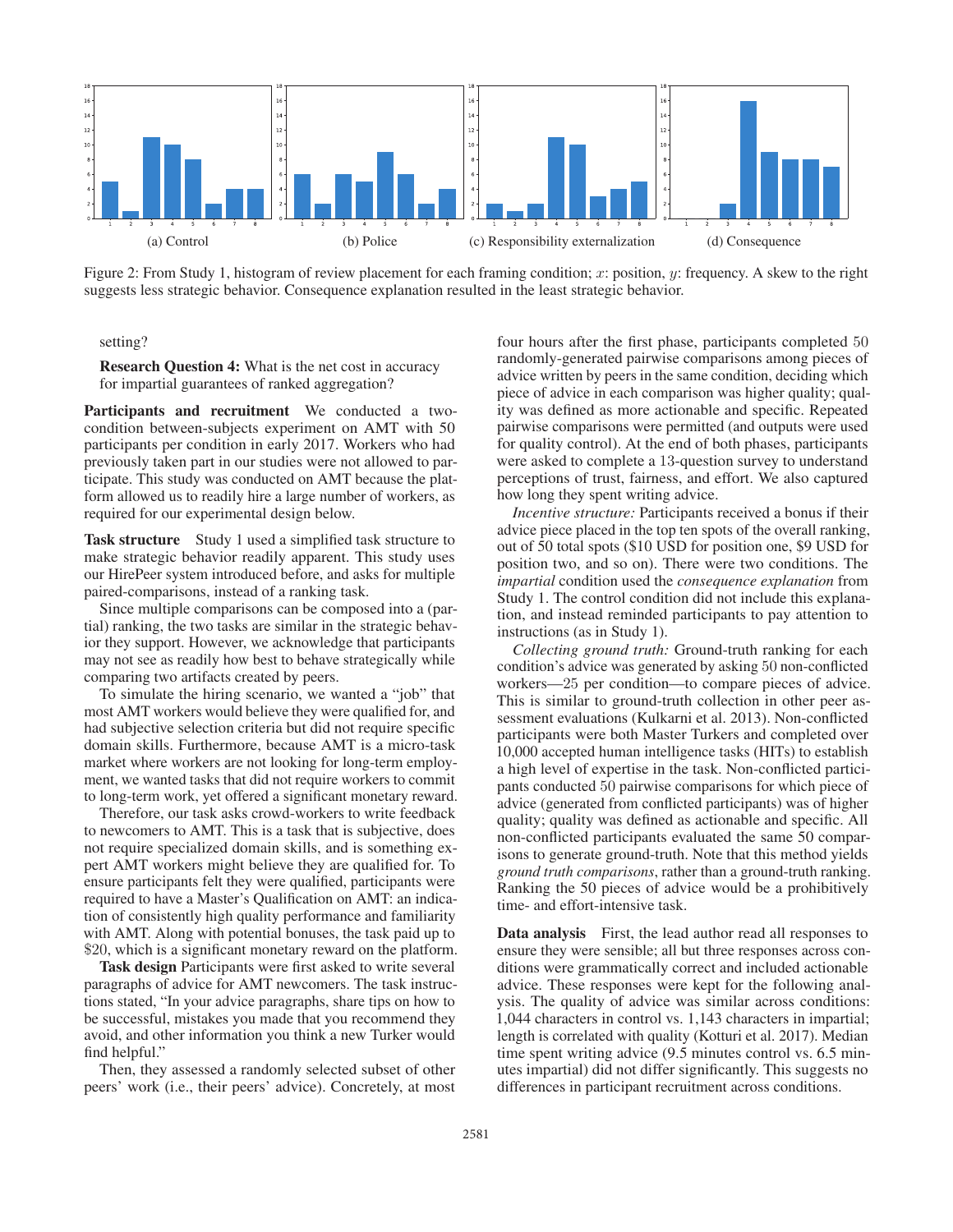To create rankings, we used jackknife resampling, similar to other peer assessment evaluation work (Kulkarni et al. 2013). In each condition, first we chose 35 of the 50 conflicted participants without replacement and sampled 25 of their pairwise comparisons, also without replacement. Because impartial algorithms are *randomized*, we ran each impartial rank-aggregation algorithm 50 times on each set of assessments to capture the variability of results. Similarly, we repeated the process of choosing participants and assessments 25 times for each condition to capture the variability caused by choosing particular assessments. This process as a whole resulted in 1250 bootstrapped rankings across conditions. We then used bootstrap significance tests introduced by Politis and Romano (Politis and Romano 1994) for accuracy measures.

To evaluate the accuracy of our ranking mechanisms, we measured the agreement between the complete ranking output by each mechanism and the non-conflicted comparisons. First, given the output of a ranking mechanism, we extracted the 50 pairwise comparisons seen by non-conflicted participants from the output of the peer assessment process. Then, we assigned the output a score that measures how well the ranking agrees with the non-conflicted comparisons. The score is equal to the total number of non-conflicted participants who agree with the relative ordering of the 50 pairwise comparisons in the output ranking divided by the total number of non-conflicted participants in the majority opinion for all 50 pairwise comparisons. Note that the score is calculated relative to the majority of non-conflicted participants; this allows us to penalize mechanisms less for confusing the order of alternatives that non-conflicted participants are less sure about (i.e., which have only a slim majority among expert opinions) and to penalize mechanisms more for disagreeing with the order of alternatives that non-conflicted participants heavily agree with (i.e., alternatives with a solid majority consensus among non-conflicted participants).

Result: Peer assessment with conflicts of interest is accurate To generate rankings without guaranteeing impartiality, we used the Kemeny rule (Kemeny 1959), a standard method to generate rankings from an incomplete set of comparisons. Overall, the aggregated peer assessed ranking was highly similar to non-conflicted participant judgements. Even without aggregating peer assessments in an impartial manner, the accuracy was 96.6% using our metric above; see Table 2. This suggests peer assessed hiring could form the basis for scalable expert hiring.

Result: Guaranteeing impartiality leads to a modest loss in ranking accuracy We compared the performance of the Kemeny rule with no framing (the *control* condition) to rankings generated from data from the *impartial* framing condition with impartial aggregation. The accuracy of ranked aggregation decrease by 8% (96.6% in control/non-impartial, vs. 88.8% in impartial); see Table 2. In other words, the theoretical guarantees of impartiality come at a cost of 8% in accuracy in our experimental setup.

What is an  $8\%$  loss in practice? If non-conflicted participants generating ground-truth assessments are 75% in agreement on average, as was the case in our study, and perform 20 comparisons each, then with 20 candidates a 6.67% loss in accuracy corresponds to two switches in the true ranking (e.g., switching candidates in the 10th and 11th position with each other, and the third and fourth positions with each other), and a 10% loss is equivalent to three such switches. Depending on the stakes, this loss in accuracy (and the resulting increase in employer time to hire) may be acceptable.

Result: Consequence explanations catalyze beliefs that assessment effort is unrelated to final ranking Participants in the impartial condition were significantly more likely to believe their effort did not impact the final ranking of their advice piece (Control median: 4, Impartial median rating: 2, 7-point Likert scale; Wilcoxon  $Z = 612.5, p < 0.01$ ) (No other survey responses differed significantly across conditions). This is interesting because the impartial framing makes no mention of how effort affects ranking. In fact, to be effective, the impartial mechanism relies on worker assessments to be honest and effort-full. It seems likely that because of this belief, participants in the impartial condition put in less effort into comparisons, slightly decreasing accuracy.

In sum, Study 2 suggests peer assessment is an accurate alternative to hiring based on expert assessment. The benefits to employers, such as decreased time to hire, and lesser reliance on worker reputations are potentially enormous. Employers can also guard themselves against individual strategic assessment at a small cost (8%) to accuracy. Next, we turn to how peer-assessed hiring may affect workers.

### Do workers benefit from peer-assessed hiring?

In the classroom, peer assessment improves students' selfreflection (Kulkarni et al. 2013), iteration on work (Kulkarni, Bernstein, and Klemmer 2015), and development of criteria for goodness that are better aligned with experts (Cambre, Klemmer, and Kulkarni 2018). Do these benefits transfer to workers in peer-assessed hiring? Furthermore, what reactions do expert crowd workers have to peer-assessed hiring more generally? In short, we investigate:

Research Question 5: What benefits of peer assessment in education transfer to peer-assessed hiring?

To address this research question, we conducted a case study for hiring on Upwork.com in early 2017; an expert crowdsourcing platform for programmers, designers, and other expert professions. Note this case study is meant to

| Aggregation Mechanism | Average Accuracy |
|-----------------------|------------------|
| Kemeny                | $0.9665*$        |
| NAIVE-BIPARTITE       | 0.8884           |
| <b>COMMITTEE</b>      | 0.8044           |
| $k$ -PARTITE          | 0.7831           |

Table 2: From Study 2, (NAIVE-BIPARTITE) aggregation led to a reduction of accuracy by  $8\%$ , as compared to aggregation of assessments from control condition with the Kemeny rule; each entry represents average accuracy for each condition and related aggregation. All other rows represent aggregations of assessments from experimental (i.e., impartial) conditions.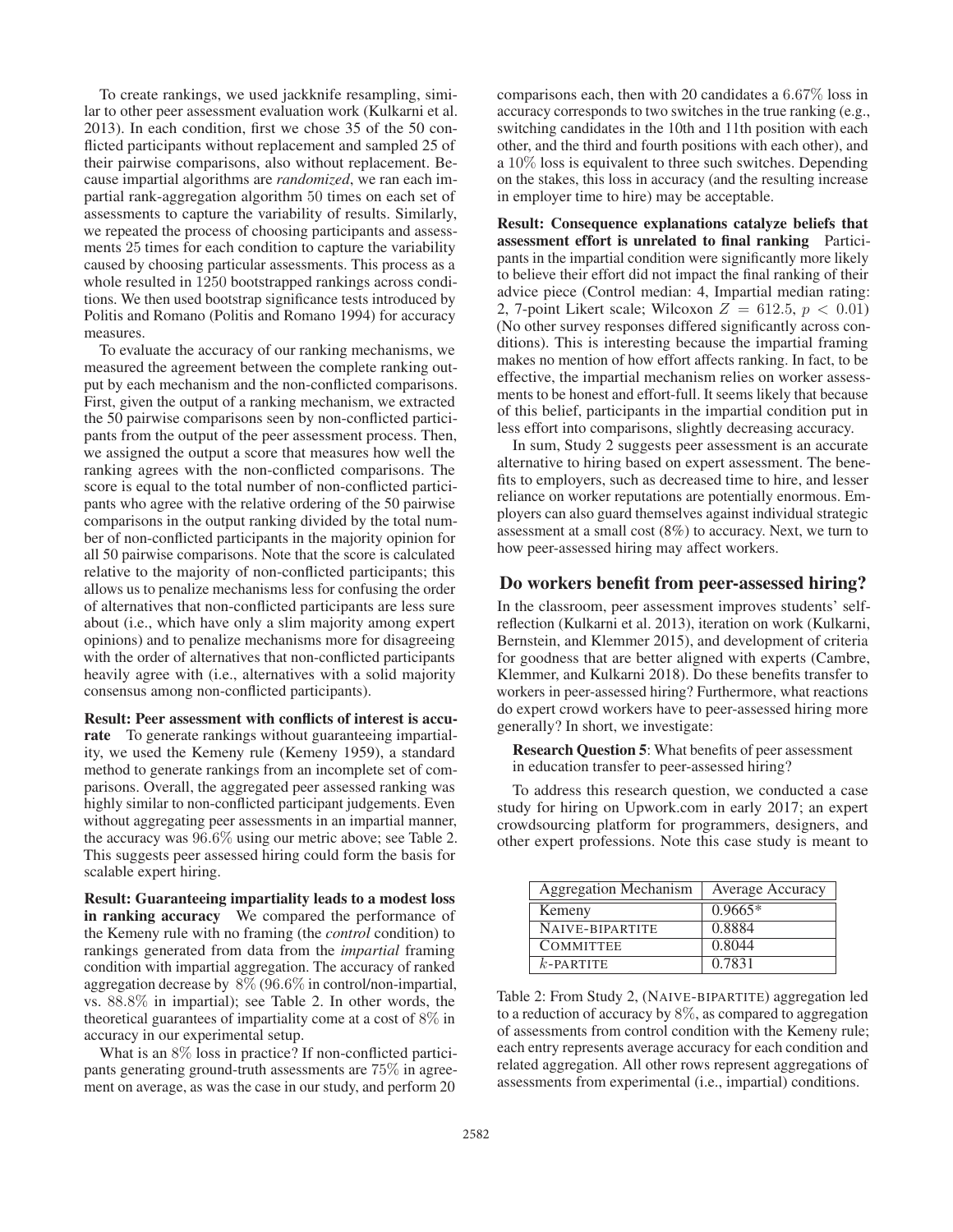| Question                      | Average Likert Score |
|-------------------------------|----------------------|
| I enjoyed the process         | 5.0                  |
| The feedback helped me        | 5.0                  |
| I put in effort               | 4.2                  |
| I was honest                  | $\overline{4.8}$     |
| My peers put in effort        | 3.6                  |
| My peers were honest          | 4.0                  |
| I will make changes to resumé | 4.6                  |
| I will learn a new skill      | $\overline{3.6}$     |
| My effort affects my ranking  | 4.0                  |

Table 3: From Study 3, average Likert scores from post-use survey; 1: strongly disagree, 5: strongly agree. Even in a competitive hiring setting, expert crowd workers perceived peer assessment to be helpful, enjoyable, and were inclined to iterate on their job materials.

be suggestive, rather than evaluative. If participants reported none of the benefits of classroom peer-assessment, then this may not be an aspect to study further in future work. On the other hand, if participants reported some benefits (as we found), these findings may better inform and focus further research. First, to inform the design of this study, we ran two small pilots: hiring for a data visualization project and a Django development task. For this present case study, we hired expert crowd workers for the task of creating a banner ad for one of our research group's software tools, and included details about this study alongside the job description. Eleven Upwork professionals applied to this task. We describe results from the five participants who completed every stage in our protocol. We acknowledge that because of the attrition rate, collected feedback may be biased.

Consenting participants submitted their anonymized applications to HirePeer (witnessing the impartial framing). Then, they conducted three randomly generated pairwise comparisons among their peers' job application materials. Since our system asks for comparisons, we modified the comparisonbased user interface developed by Cambre et al., to ensure that assessment was scaffolded effectively (Cambre, Klemmer, and Kulkarni 2018). After submitting these comparisons, each participant filled out a post-use survey similar to Study 2 to gather their feedback on HirePeer. The survey consisted of Likert questions to measure perceptions of effort and truthfulness of both themselves and their peers and free-response questions about overall experiences from the process.

Additionally, workers were rewarded for ranking their peers, and we ran impartial algorithms on their comparisons in order to select a winner who was invited to the task and paid for it separately.

Result: Feedback generation and reception helpful to identify new skills and improve job materials Consistent with peer assessment literature in the classroom, multiple participants stressed the peer assessment process made them more mindful about writing a coherent and convincing application (Schön 1985). One participant stated HirePeer "helped me a lot to organize my mind and write the right things," and another wrote HirePeer "was a good exercise

in application writing." Interestingly, all participants were receptive to feedback received from peers (again, selection bias may factor into this feedback). Concretely, participants reported they "liked comparing proposals,", that "receiving feedback of other freelancers is a great one", and also noted no other platforms integrate this feature. One participant reported "topics that were included on the proposal [peer's resumés]...helped me a lot." Additionally, participants were slightly more likely to want to learn a new skill after this process (Table 3).

Result: Not all participants completed assessment Five of the 11 participants completed all steps of the review process and the post-use survey. This attrition rate is similar to peer-assessment in large online courses (MOOCs) (Kotturi et al. 2015). While our sample size is too small to draw statistical conclusions, participants who did complete our task "somewhat agreed" their effort did in fact impact their final placement (average Likert 4.0). We explore the emergent relationship between effort and impartiality in the discussion section, and how future work might rigorously investigate this.

### Discussion and Future Work

Peer-assessed hiring in expert crowdsourcing is a novel alternative approach to hiring that is likely to engender many emergent effects that future work could investigate.

Practical peer-assessed hiring of experts Even in the conflicted setting of hiring, we found scalable peer assessment can be accurate. While Study 1 shows that workers are likely to inflate their own assessment without impartial framing, Study 2 shows that the aggregated assessment of peers is highly correlated with non-conflicted expert assessors, even without using impartial aggregation (96%). With such high agreement, it seems reasonable to suggest that peer-assessed hiring can offer an alternate, scalable method to hiring crowdexperts. In particular, peer-assessed hiring can even empower non-expert employers to accurately hire qualified employees.

Collusion and privacy concerns This paper is limited in its notion of strategic behavior: although impartial mechanisms ensure any participant cannot affect her final position, it is still possible to manipulate the order of *other* applicants by reporting strategically.<sup>2</sup> For instance, a coalition of workers (e.g., friends) could collectively manipulate their final placement by always selecting each others' proposals. Future work may investigate mechanisms that are resilient to collusion in their guarantees.

Another salient concern is that of anonymity. When the pool of applicants is small enough, participants may be able to identify competitors from their de-identified profiles. However, these concerns are less applicable to the expert crowdsourcing space, where the applicant pool is large, and typically has no means of communicating with each other.

<sup>&</sup>lt;sup>2</sup>It is provably impossible to prevent this type of manipulation with Kahng et al.'s mechanisms (Kahng et al. 2018).